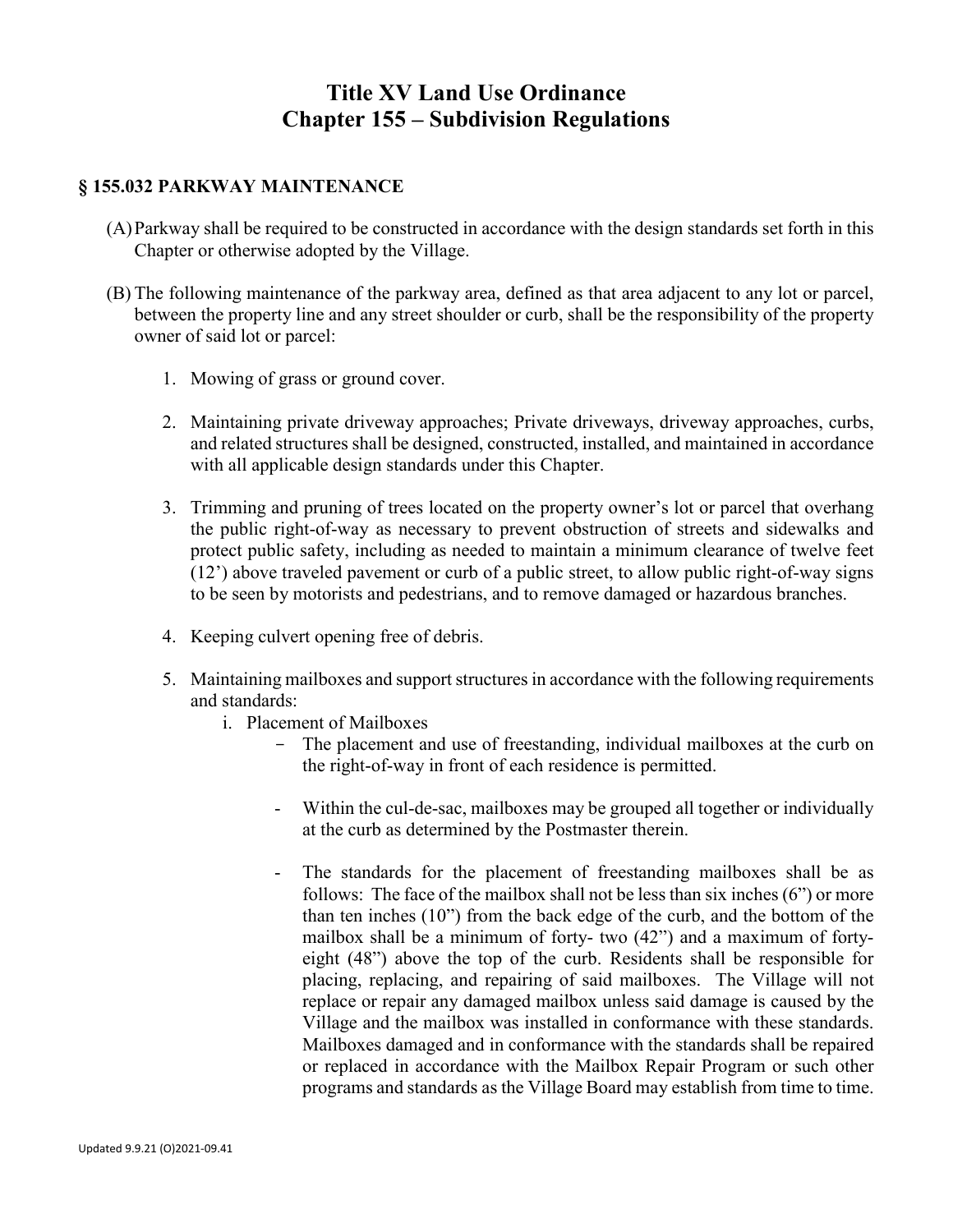- A standard metal mailbox shall be mounted on a wooden support structure which is a minimum of four by four inches  $(4" \times 4")$  or a maximum of six inches by six inches (6" x 6") treated wood post, or a minimum one and onehalf inch  $(1-1/2)$  to a maximum of three  $(3)$  diameter light gauge galvanized steel hollow pipe, or on such other similar structure as is approved by the Director of Public Works, and found to be of comparable safety/breakaway to the wooden post or light gauge steel pipe structures.
- Other support structures such as, but not limited to, masonry columns, railroad rails and ties, tractor wheels, plow blades, milk cans, or barrels filled with concrete are expressly prohibited.
- The support structure shall be firmly secured in the ground.
- Any existing mailbox structure in existence at the time of the initial adoption of these standards may remain as a non-conforming mailbox structure. Provided, in the event of a change of ownership or if any such mailbox structure is materially damaged, altered or removed after adoption of these standards, the mailbox structure must be brought into conformity with this ordinance.
- 6. Sidewalk installation and maintenance. Sidewalks shall be constructed and installed in accordance with all applicable design standards under this Chapter.
	- i. The Village shall maintain public sidewalks in accordance with the Pedestrian Access and Repair (PAR) Program, or such other maintenance programs and standards as the Village Board may establish from time to time.
	- ii. Public sidewalk replacements not meeting the criteria identified in the PAR Program, or as otherwise established by the Village Board, may be eligible for participation in the Village's Sidewalk Repair Rebate Program, or such other programs as the Village Board may establish from time to time.
- (C) No person may install any organic or inorganic materials, structures, or improvements within the parkway without prior written approval by the Village of Huntley Public Works Director. The Public Works Director may issue permits for private improvements within Village rights-of-way consistent with the requirements and standards of this Chapter. No item shall be installed / placed within 2' of a sidewalk, or a sidewalk ramp. No illumination items are allowed, that, in the opinion of the Public Works Director, constitutes a hazard or a nuisance. Items located on top of a manhole frame shall not exceed 20 pounds.
- (D)Encroachment or obstruction of public property. Except as authorized by this Section, no person shall cause, create or make any encroachment or obstruction within any public right-of-way or parkway or upon other Village property, including without limitation the placement of plantings, boulders, posts, signs, or other structures.